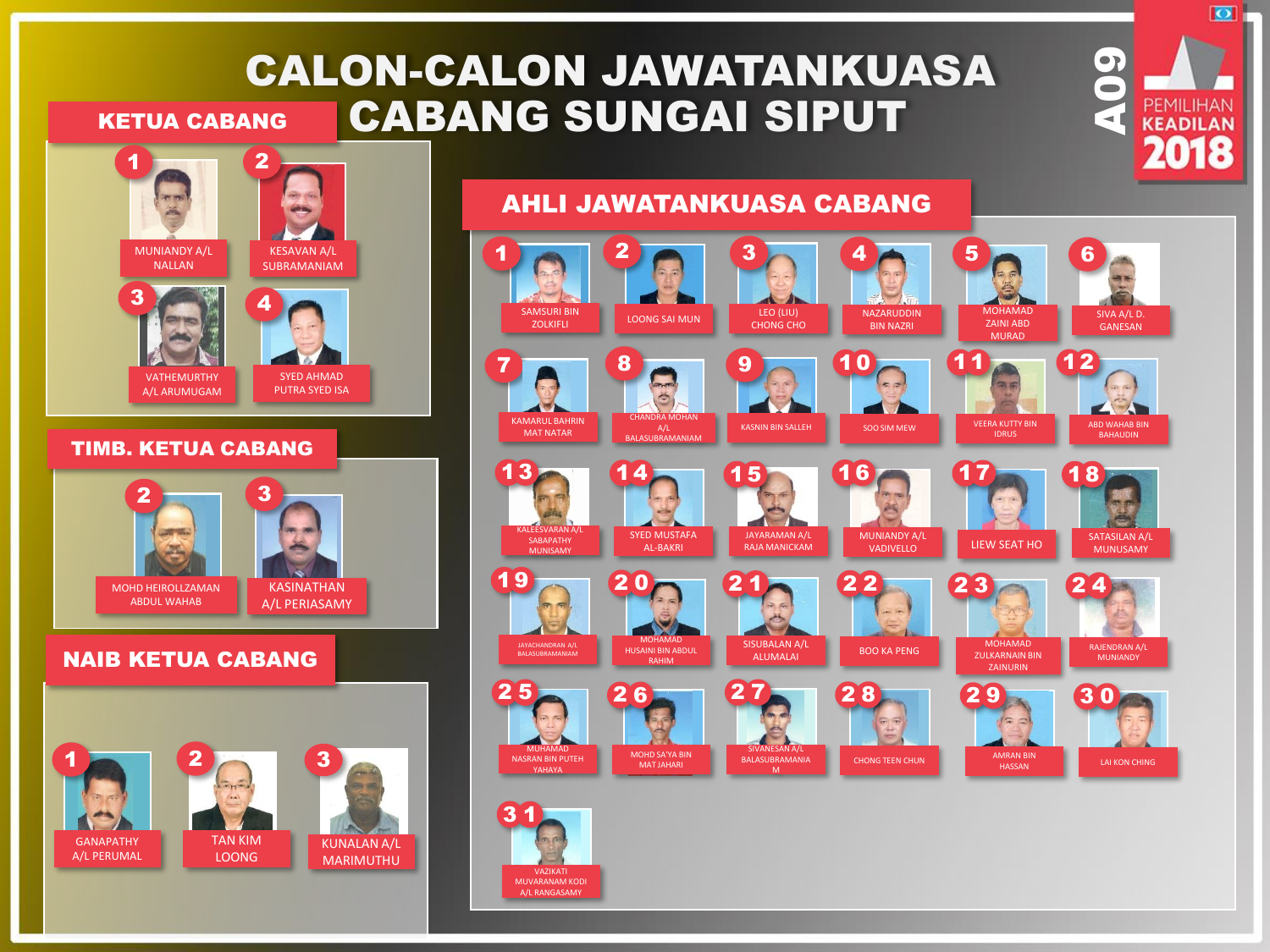# CALON-CALON JAWATANKUASA AMK CABANG SUNGAI SIPUT

#### KETUA AMK CABANG



#### TIMB. KETUA AMK CABANG



#### NAIB KETUA AMK CABANG



## AHLI JAWATANKUASA AMK CABANG













**OP PEMILIHAN** 

 $\overline{\bullet}$ 

MUHAMMAD IZZAD BIN ISMAIL

ABDUL RAZAK BIN PUTEH ABDUL RAFOR

SYED ALIFF AHMAD PUTRA

YOGISVARAN A/L SUNDARAM

ALONG A/L CHEAH SENG

ISKANDAR BIN SYED